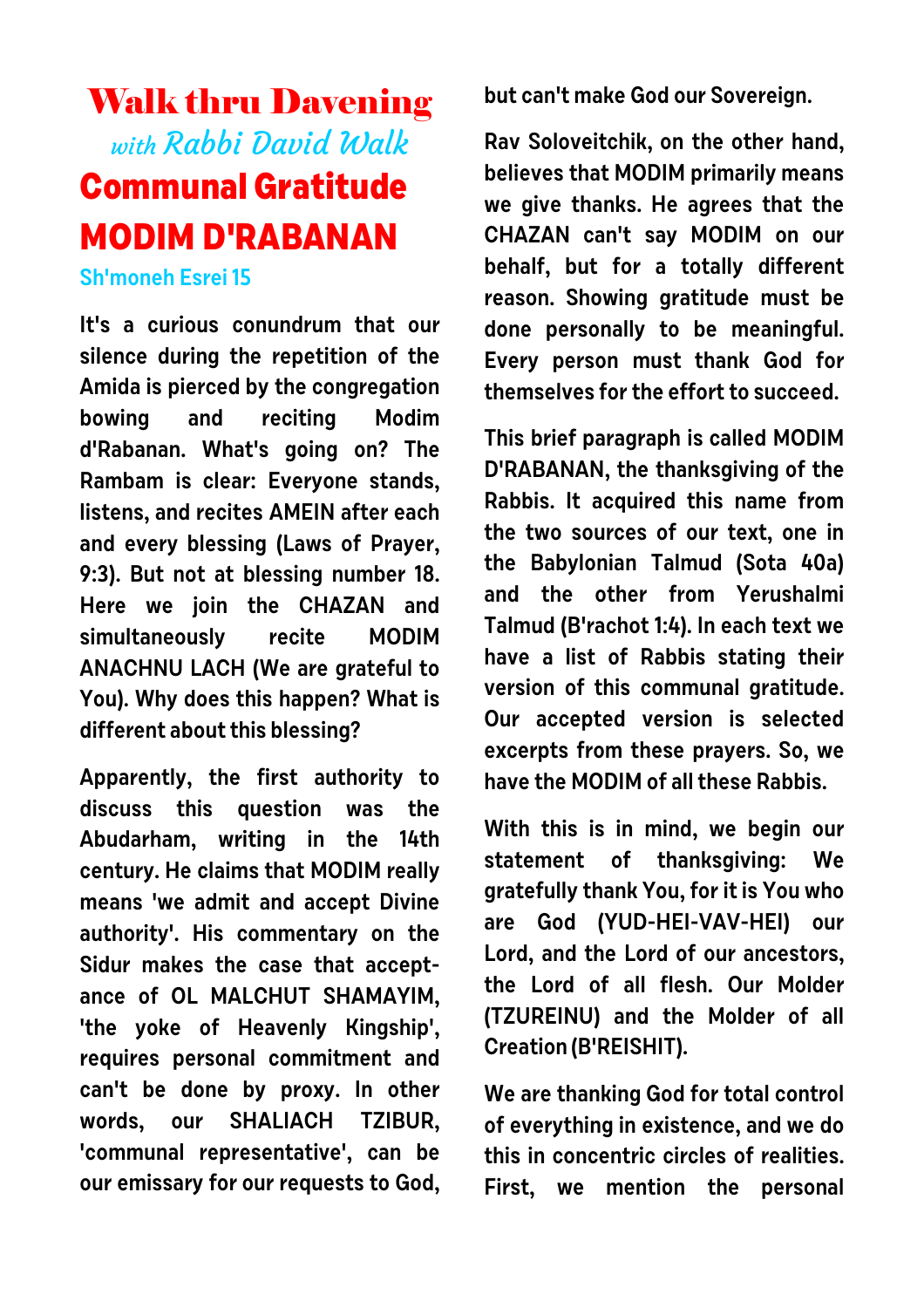**connection to God as our Master. There is a direct connection to our God. Then we state that this connection is based upon the historical reality of God forging ties with our ancestors, through covenants and historical experiences. Next, we see the Jewish relationship with God as part of a greater Divine commitment to all living beings (KOL BASAR). Finally, there is an acknowledgement that the basis for this relationship is that God is the force behind the Big Bang (B'REISHIT) and all existence in the universe.**

**Now we declare a double acknowledgment (B'RACHOT and HODA'OT, 'blessings' and 'thanks') for a double bequest (SHE'HECHI'TANU and KIYAMTANU, that You have 'given us life' and 'sustained us'). Blessings are an expansion of existing situations, so I believe that B'RACHOT connects to KIYAMTANU. While 'thanks' are often for unexpected or new boons, and therefore I assume it relates to our birth and coming to life.**

**We now have the closest thing to a request in our short prayer: So, may You continue to give us life and sustain us; and gather our exiles to the courtyards of Your holy precincts, for the purpose of observing Your decrees, to do Your will, and to serve You wholeheartedly. This**

**'request', I believe, is really part of our declaration of appreciation of God's bounty on our behalf. We are committing ourselves to a purpose for existence. We truly cherish Your gifts, because they contribute to our better serving You. This is what we ultimately desire and value.**

**I like the sequence of descriptions of Mitzvot in this passage. They are first HUKECHA, Your CHUKIM or obscure decrees, beyond our ken. But we do them anyway. Then they are Your RATZON or Divine Will. We do them because we want to, in some ineffable way, please You. Then they become AVDECHA, Your Divine service which we do with a full heart. These initially enigmatic practices become our cherished behavior patterns, because of our love for You. We only understand Mitzvot by doing them.**

**As we near the end of our short prayer, we encounter a difficult phrase 'AL SHE'ANACHNU MODIM LACH. The Koren Siddur translates it: for it is for us to give You thanks. I think this means that we're doing what is right and proper to do by giving thanks to God. Okay. ArtScroll adds a couple of words in brackets to get: [We thank you] for inspiring us to us to thank You. Sounds a little sneaky on God's part. It's like God is**